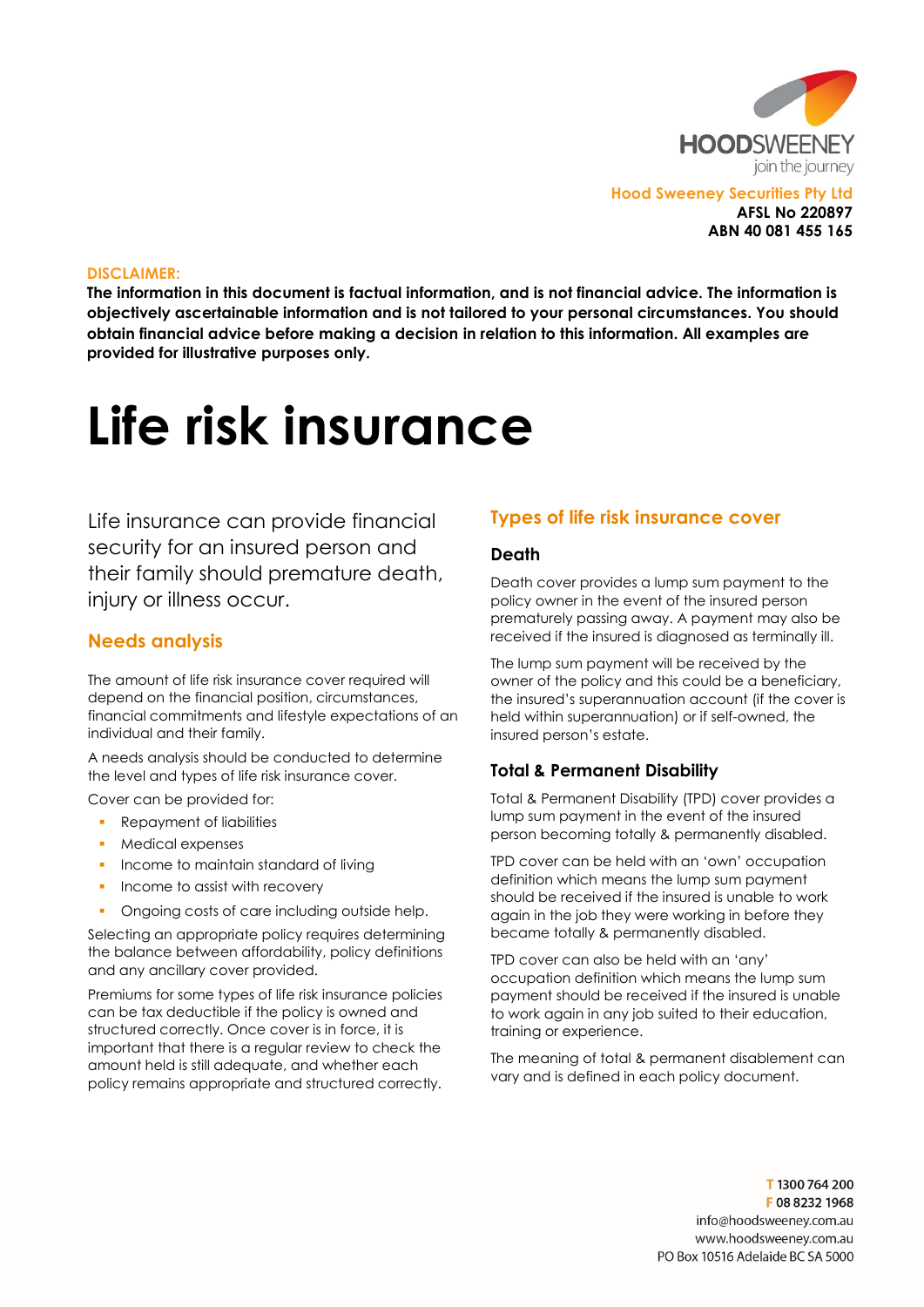

## Income Protection

Income protection cover provides a regular source of income in the event the insured person is unable to work for a period due to illness or injury.

Up to 70% of the insured person's income generated from personal exertion can be insured. Regular superannuation contributions, including Superannuation Guarantee (SG) can also be insured.

Income protection cover can be held with a maximum total monthly benefit of \$30,000 (including any superannuation contributions).

The actual benefit paid upon a successful claim will be based on the income earned in the 12-month period prior to the claim being made up to a maximum of the sum insured.

There are a number of options available relating to waiting periods and benefit periods. Policies with long-term benefit periods may have controls in place, such as having a stricter disability definition, to limit the ongoing claim for longer benefit periods.

#### Trauma

Trauma cover provides a lump sum payment in the event the insured person is diagnosed with one of the specified range of critical illnesses. A partial benefit may also be payable on some specified critical illnesses.

The critical illnesses and definitions covered are dependent on the specific insurance policy wording. Some trauma benefits are subject to a ninety day qualifying period.

For a trauma claim to be paid, the diagnosis must meet the policy definition of the critical illness being claimed on.

The tax deductibility of premiums and the tax treatment of any benefit will depend on the owner of the policy and what the policy is held for. If the policy is owned by the life insured to fund their needs in the event of an insured event occurring, the premiums would not be tax deductible and any benefit would be received tax-free directly to the policy owner.

Trauma policies cannot be held within the superannuation environment as the trustee would not be able to release the benefit payment unless a condition of release is met.

# Business Expenses

Business expenses cover provides a regular payment to cover the fixed costs of running a business should the insured person be unable to work due to sickness or injury for a period of 12 months.

The benefit payment is typically for the reimbursement of allowable fixed business expenses up to the monthly insured benefit. Allowable fixed business expenses differ between insurers and their policies.

# Life risk insurance cover held within superannuation

Death and TPD cover can be held within the superannuation environment. The premiums are paid from superannuation benefits. This can reduce the insurance premiums required to be met from cash flow but, will reduce the superannuation benefits available to provide for retirement.

Any benefit received from a life insurance policy held within superannuation forms part of the insured person's superannuation benefits. A condition of release then needs to be met in order to receive the benefit payment from the superannuation account.

## Death cover

Death cover can be held within the superannuation environment. Any death benefit paid will form part of the insured person's superannuation death benefit. The superannuation fund is able to claim a tax deduction for death cover premiums paid. Tax may be payable on the insured benefit received, depending on how and to whom the superannuation death benefit is paid.